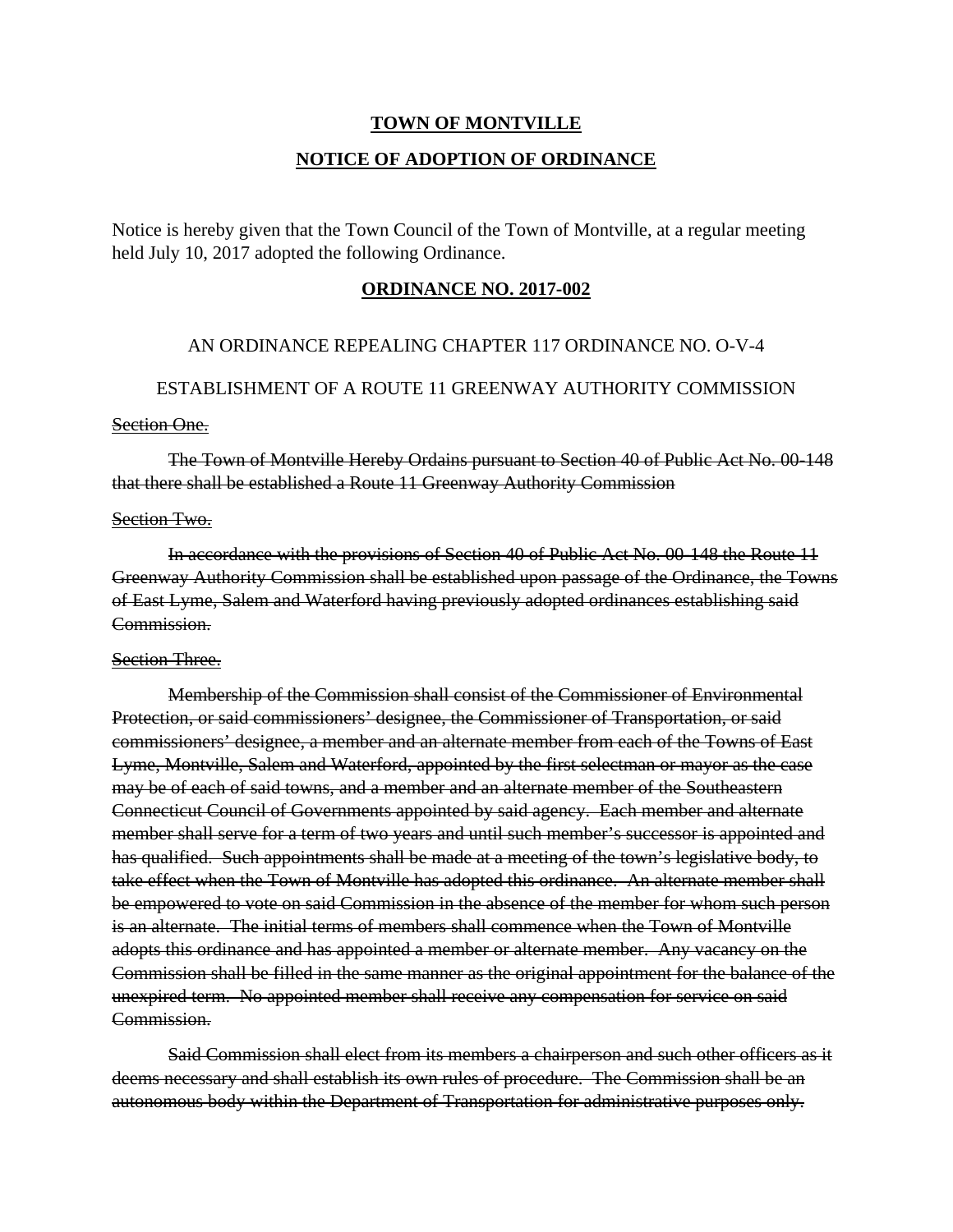The Commission may employ experts and such other assistants as it judges necessary and may accept funds from any source.

 Notwithstanding any other provisions of the general statutes, any funds appropriated to the Commission, or received by the Commission from any other source, shall be held in the custody of the Commission and expended by the Commission for the purpose set forth in this section.

### Section Four.

 The Commissioner of Environmental Protection and the Commissioner of Transportation, not later than sixty days after the effective date of this ordinance, shall call a meeting of said commission which shall, within ninety days thereafter:

1. Hold public hearings for the purpose of developing standards for:

- A. defining the initial boundaries of the Route 11 Greenway,
- B. planning the design, construction, maintenance and management of the Route 11 Greenway trail system and intermodal transportation access system,
- C. identifying and prioritizing lands that shall be added to the Route 11 Greenway,
- D. recommending land use within the Route 11 Greenway, and
- E. acquiring land and securing conservation easements for the Route 11 Greenway, except that nothing in this act shall be construed to prohibit the acquisition of land within the Route 11 Greenway by a municipality, and
- 2. Establish by-laws by which the Commission shall:
	- A. conduct its meetings, including a provision specifying that no action by the Commission shall be effective except by the concurring vote of at least four members.
	- B. protect and preserve the lands under its custody,
	- C. supervise staff,
	- D. maintain its records, and
	- E. report to the General Assembly, as required under Section 5 of this ordinance.